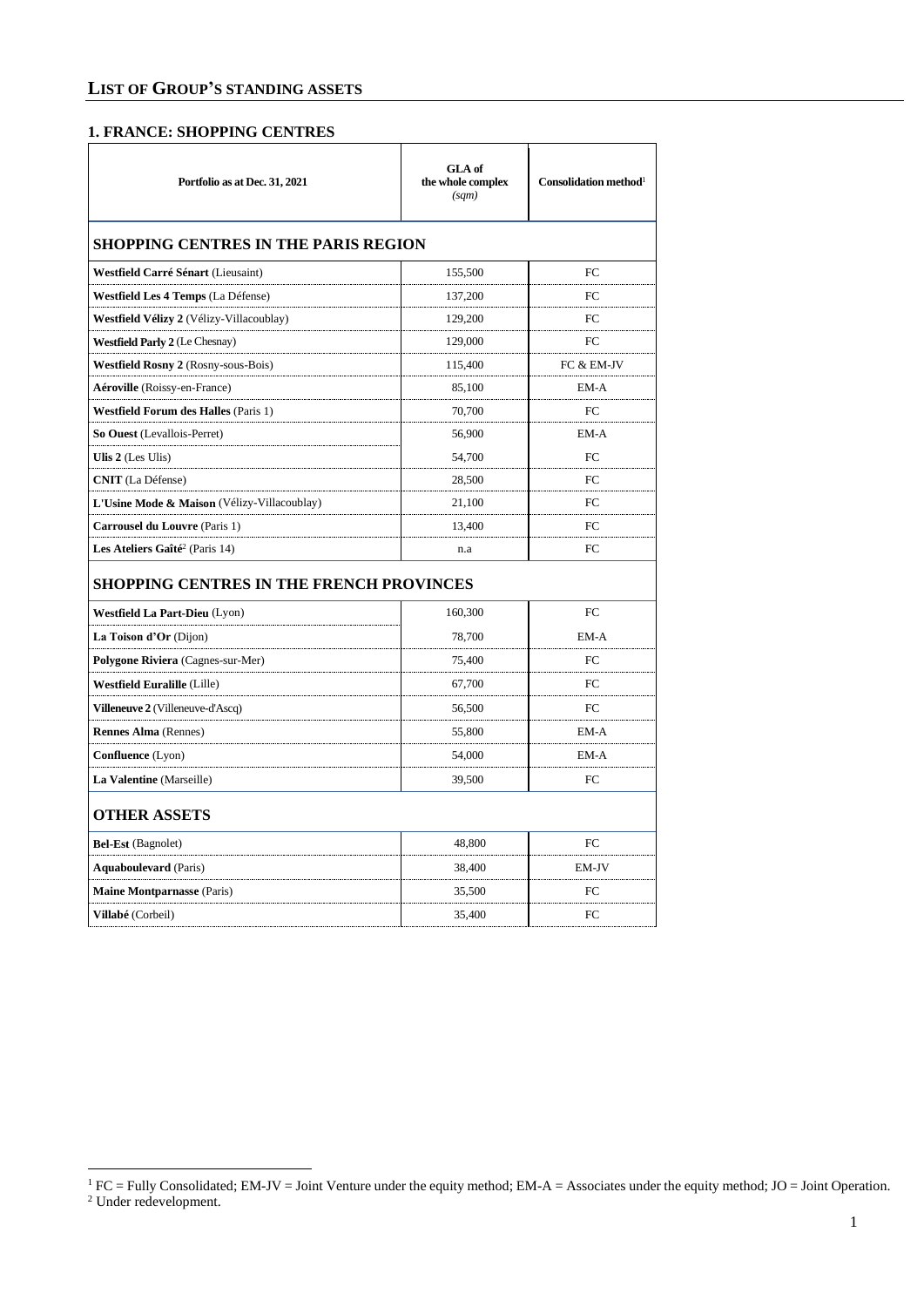#### **2. FRANCE: OFFICES & OTHERS**

| Portfolio as at Dec. 31, 2021                | <b>Total floor space</b><br>of the asset $(sqm)$ | <b>Consolidation method</b> |
|----------------------------------------------|--------------------------------------------------|-----------------------------|
| <b>Pullman Paris-Montparnasse (Paris 14)</b> | 51,300                                           | FC.                         |
| <b>Trinity</b> (La Défense)                  | 50,000                                           | FC                          |
| <b>CNIT</b> (La Défense)                     | 37.100                                           | FC                          |
| Les Villages de l'Arche (La Défense)         | 19.800                                           | FC                          |
| <b>Versailles Chantiers (Versailles)</b>     | 16.300                                           | EC                          |
| <b>Tour Rosny</b> (Rosny-sous-Bois)          | 13.600                                           | EC                          |
| Le Sextant (Paris 15)                        | 13.400                                           | EM-JV                       |
| Hilton CNIT (La Défense)                     | 10.800                                           | FC                          |
| 29, rue du Port (Nanterre)                   | 10.300                                           | EC                          |
| <b>Novotel Lyon Confluence (Lyon)</b>        | 7.600                                            | EM-A                        |
| <b>Lightwell</b> <sup>3</sup> (La Défense)   | n.a.                                             | FC                          |
| Gaîté-Montparnasse <sup>4</sup> (Paris 14)   | n.a.                                             | FC                          |

## **3. FRANCE: CONVENTION & EXHIBITION**

| Portfolio as at Dec. 31, 2021                                      | <b>Total floor space</b><br>of the asset $(sqm)$ | <b>Consolidation method</b> |
|--------------------------------------------------------------------|--------------------------------------------------|-----------------------------|
| <b>PARIS REGION</b>                                                |                                                  |                             |
| PROPERTY AND OPERATION                                             |                                                  |                             |
| Paris Nord (Villepinte)                                            | 246,300                                          | FC                          |
| Paris Porte de Versailles <sup>4</sup> (Paris 15)                  | 238,900                                          | FC                          |
| Le Palais des Congrès de Paris <sup>5</sup> (Paris 17)             | 47,800                                           | FC                          |
| <b>CNIT</b> (La Défense)                                           | 24,000                                           | FC                          |
| <b>Espace Champerret</b> (Paris 17)                                | 8,500                                            | FC                          |
| Carrousel du Louvre (Expos) (Paris 1)                              | 6.600                                            | FC                          |
| <b>Espace Grande Arche (La Défense)</b>                            | 5,000                                            | FC                          |
| <b>OPERATION</b>                                                   |                                                  |                             |
| Paris, Le Bourget (Le Bourget)                                     | 79,700                                           | FC                          |
| Palais des Congrès d'Issy-les-Moulineaux (Issy-les-<br>Moulineaux) | 3,000                                            | FC                          |
| Hôtel Salomon de Rothschild (Paris 8)                              | 1.300                                            | FC                          |
| Palais des Sports (Paris 15)                                       | n.a.                                             | EM-JV                       |

<sup>&</sup>lt;sup>3</sup> Under redevelopment. Formerly named Michelet-Galilée.<br>
<sup>4</sup> Including the Novotel and Mama Shelter hotels.<br>
<sup>5</sup> Including Les Boutiques du Palais.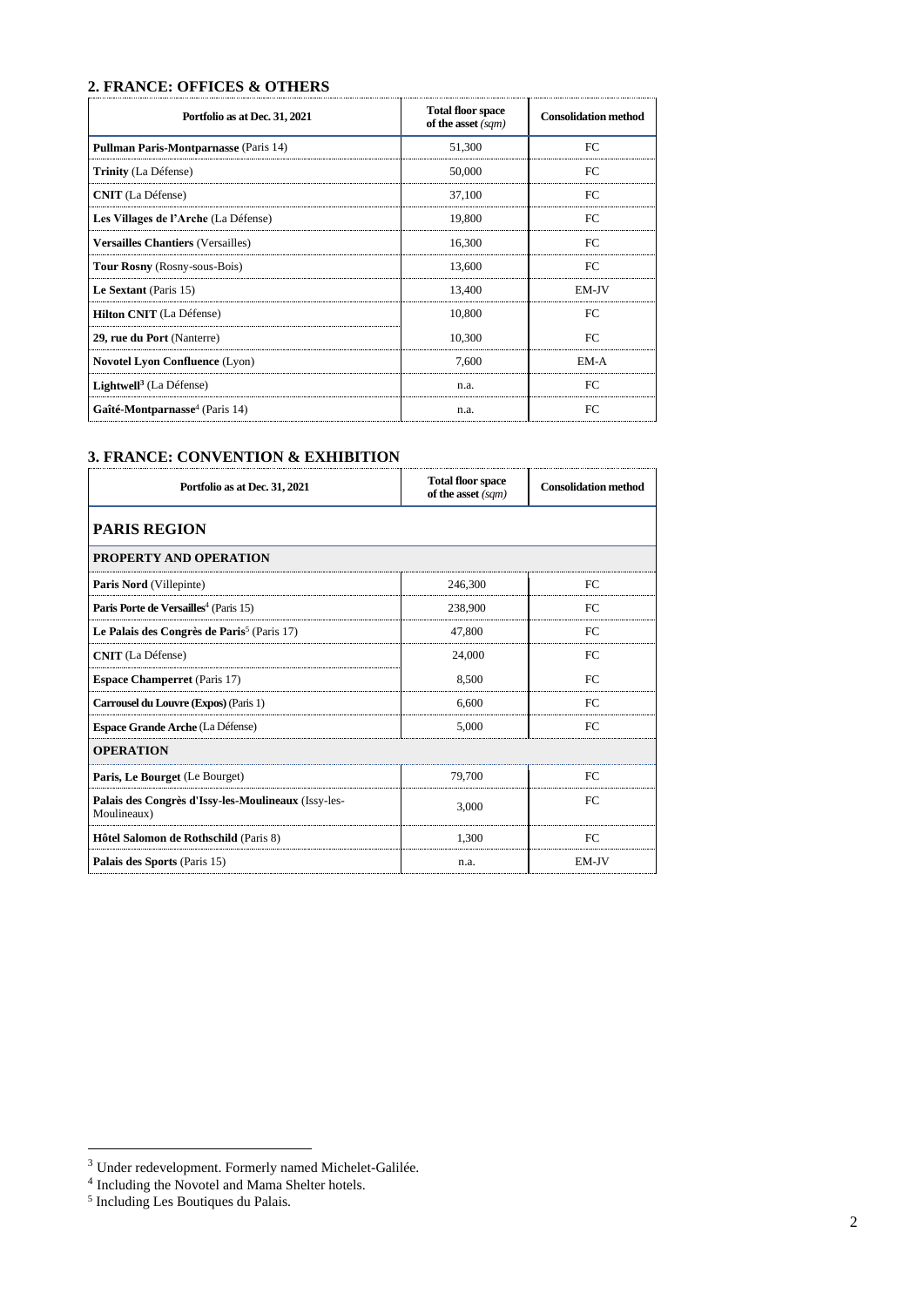## **4. CENTRAL EUROPE: SHOPPING CENTRES**

| Portfolio as at Dec. 31, 2021            | GLA of<br>the whole complex<br>(sqm) | <b>Consolidation method</b> |
|------------------------------------------|--------------------------------------|-----------------------------|
| <b>CZECH REPUBLIC</b>                    |                                      |                             |
| <b>Centrum Cerny Most (Prague)</b>       | 107,800                              | FC                          |
| <b>Westfield Chodov</b> (Prague)         | 101,200                              | FC                          |
| <b>Metropole Zlicin</b> (Prague)         | 54,000                               | EM-JV                       |
| <b>POLAND</b>                            |                                      |                             |
| <b>Westfield Arkadia</b> (Warsaw)        | 117,400                              | FC                          |
| Wroclavia (Wroclaw)                      | 72,500                               | FC                          |
| <b>Galeria Mokotow (Warsaw)</b>          | 68,100                               | FC                          |
| <b>Zlote Tarasy<sup>6</sup></b> (Warsaw) | 66,400                               | EM-A                        |
| <b>CH Ursynow</b> (Warsaw)               | 46,700                               | EM-JV                       |
| Wilenska (Warsaw)                        | 41,300                               | FC                          |
| <b>SLOVAK REPUBLIC</b>                   |                                      |                             |
| <b>Aupark</b> (Bratislava)               | 59,500                               | EM-JV                       |

#### **5. CENTRAL EUROPE: OFFICES & OTHERS**

| Portfolio as at Dec. 31, 2021 | <b>Total floor space</b><br>of the asset $(sqm)$ | <b>Consolidation method</b> |
|-------------------------------|--------------------------------------------------|-----------------------------|
| Wilenska (Warsaw)             | 13.600                                           | FC                          |
| Wroclavia (Wroclaw)           | 8.500                                            |                             |

#### **6. SPAIN: SHOPPING CENTRES**

| Portfolio as at Dec. 31, 2021        | GLA of<br>the whole complex<br>(sqm) | <b>Consolidation method</b> |
|--------------------------------------|--------------------------------------|-----------------------------|
| Parquesur (Madrid)                   | 159,000                              | FC.                         |
| <b>Bonaire</b> (Valencia)            | 135,000                              | FC                          |
| Westfield La Maquinista (Barcelona)  | 94.500                               | FC                          |
| La Vaguada (Madrid)                  | 87,000                               | FC                          |
| <b>Westfield Glòries</b> (Barcelona) | 68.800                               | FC                          |
| Splau (Barcelona)                    | 55,700                               | FC                          |
| Garbera (San Sebastian)              | 44,000                               | FC                          |
| Equinoccio (Madrid)                  | 36,800                               | FC.                         |

## **7. SPAIN: OFFICES & OTHERS**

| Portfolio as at Dec. 31, 2021 | <b>Total floor space</b><br>of the asset $(sqm)$ | <b>Consolidation method</b> |
|-------------------------------|--------------------------------------------------|-----------------------------|
| La Vaguada (Madrid)           | 10.300                                           |                             |

 $^6$  Not managed by URW.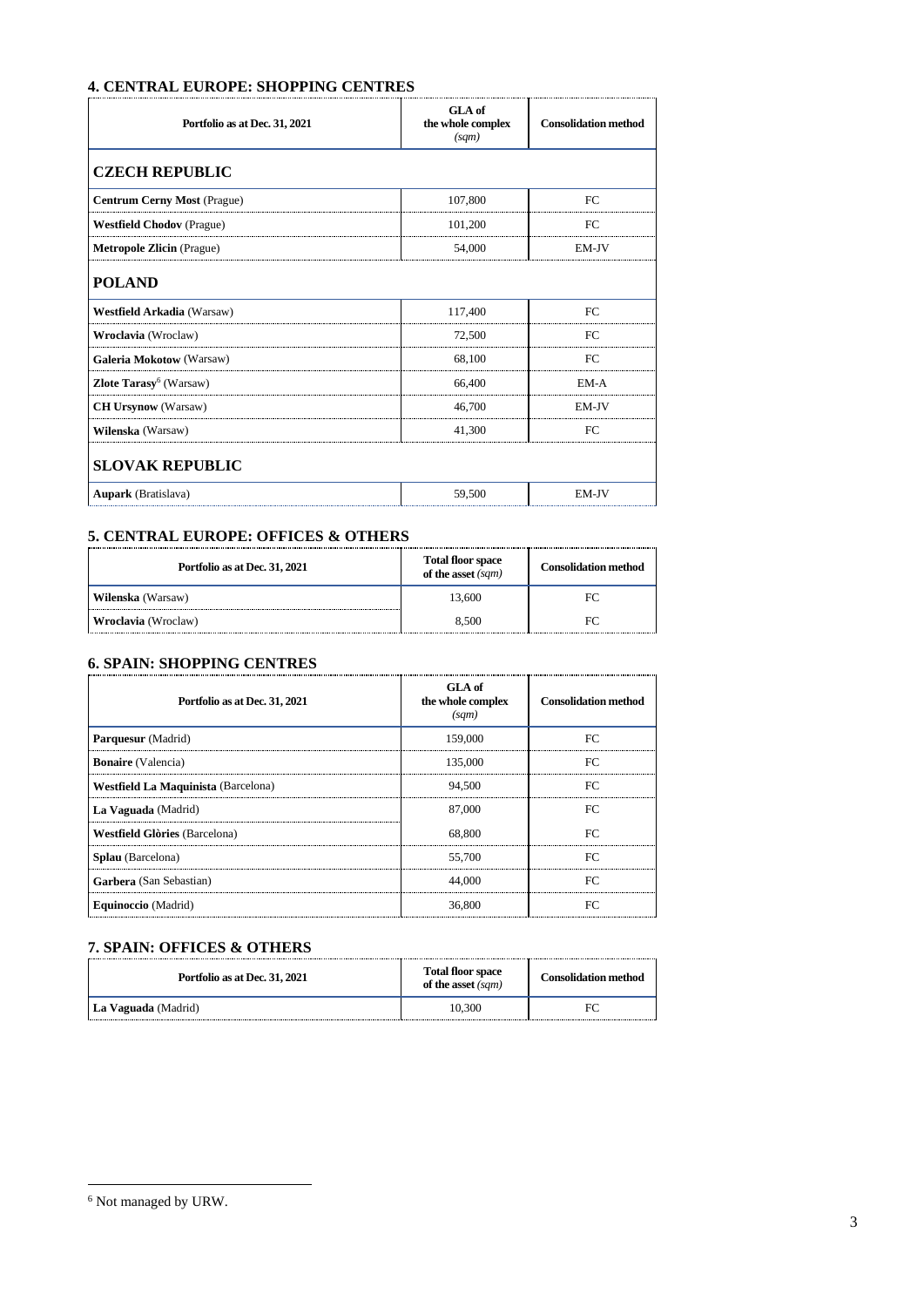#### **8. NORDICS: SHOPPING CENTRES**

| Portfolio as at Dec. 31, 2021                     | GLA of<br>the whole complex<br>(sqm) | <b>Consolidation method</b> |
|---------------------------------------------------|--------------------------------------|-----------------------------|
| <b>SWEDEN</b>                                     |                                      |                             |
| Westfield Mall of Scandinavia (Greater Stockholm) | 105,300                              | FC.                         |
| Täby Centrum (Greater Stockholm)                  | 84,700                               | FC.                         |
| Nacka Forum (Greater Stockholm)                   | 57,500                               | FC.                         |
| Solna Centrum (Greater Stockholm)                 | 50,000                               | FC                          |
| <b>DENMARK</b>                                    |                                      |                             |
| <b>Fisketorvet</b> (Copenhagen)                   | 60,000                               | FC                          |

## **9. NORDICS: OFFICES & OTHERS**

| Portfolio as at Dec. 31, 2021            | Total floor space<br>of the asset $(sqm)$ | <b>Consolidation method</b> |
|------------------------------------------|-------------------------------------------|-----------------------------|
| <b>SWEDEN</b>                            |                                           |                             |
| <b>Solna Centrum</b> (Greater Stockholm) | 29,900                                    | FC                          |
| <b>Nacka Forum</b> (Greater Stockholm)   | 13.500                                    | FC                          |
| Täby Centrum (Greater Stockholm)         | 10.700                                    | FС                          |

#### **10. AUSTRIA: SHOPPING CENTRES**

| Portfolio as at Dec. 31, 2021               | GLA of<br>the whole complex<br>(sam) | <b>Consolidation method</b> |
|---------------------------------------------|--------------------------------------|-----------------------------|
| <b>Westfield Shopping City Süd</b> (Vienna) | 198.500                              | FС                          |
| <b>Westfield Donau Zentrum (Vienna)</b>     | 127,300                              | FС                          |

## **11. AUSTRIA: OFFICES & OTHERS**

| Portfolio as at Dec. 31, 2021     | <b>Total floor space</b><br>of the asset $(sqm)$ | <b>Consolidation method</b> |
|-----------------------------------|--------------------------------------------------|-----------------------------|
| Donau Zentrum (Vienna)            | 9.800                                            |                             |
| <b>Shopping City Süd</b> (Vienna) | 9.000                                            |                             |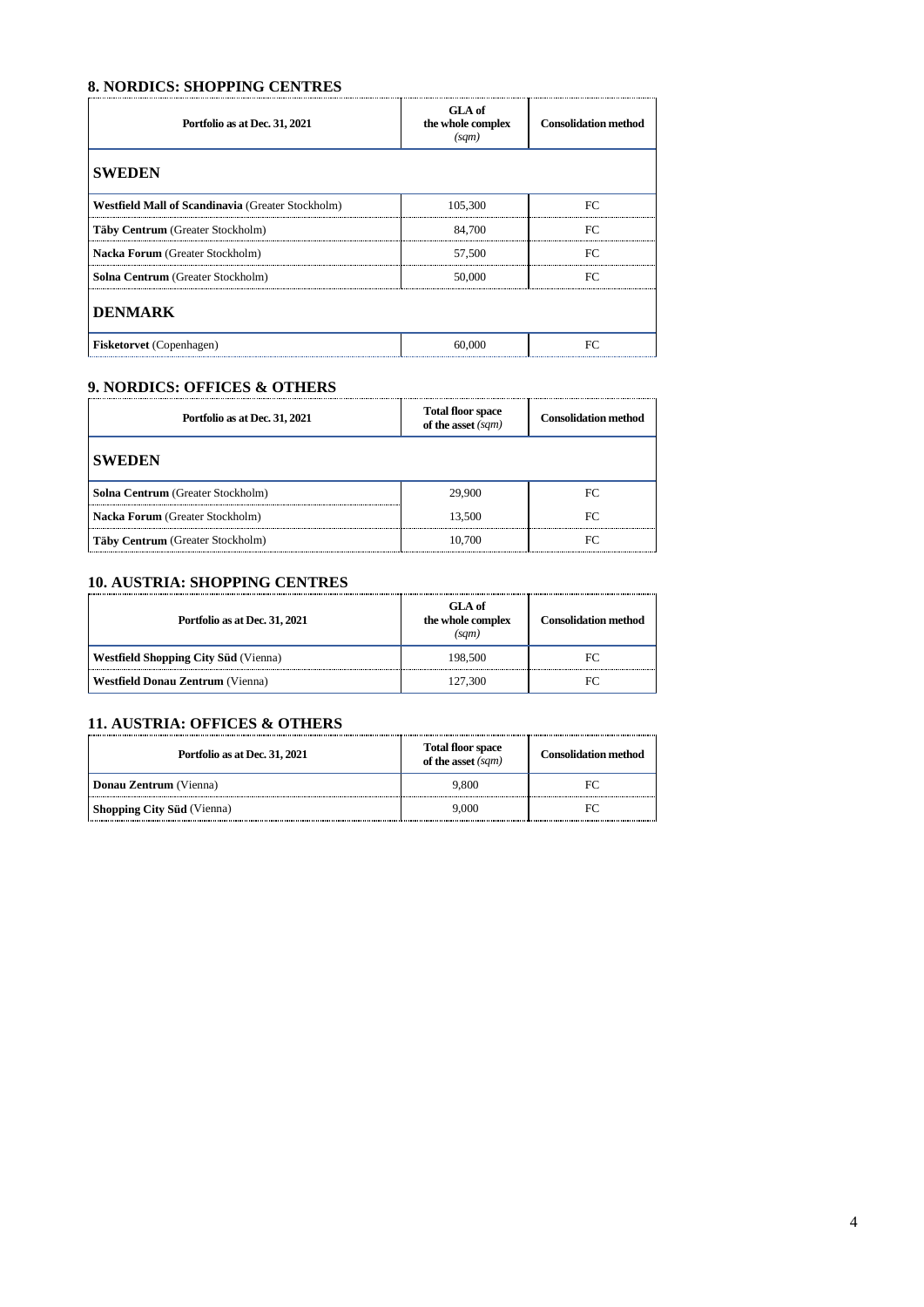#### **12. GERMANY: SHOPPING CENTRES**

| Portfolio as at Dec. 31, 2021 | GLA of<br>the whole complex<br>(sqm) | <b>Consolidation method</b> |
|-------------------------------|--------------------------------------|-----------------------------|
| Westfield CentrO (Oberhausen) | 254,300                              | EM-JV                       |
| <b>Ruhr Park (Bochum)</b>     | 118,600                              | FC                          |
| Paunsdorf Center (Leipzig)    | 113,600                              | EM-JV                       |
| Gropius Passagen (Berlin)     | 94,700                               | EM-A                        |
| Höfe am Brühl (Leipzig)       | 50,700                               | FC                          |
| Pasing Arcaden (Munich)       | 46,300                               | FC.                         |
| Palais Vest (Recklinghausen)  | 45,900                               | FC                          |
| Minto (Mönchengladbach)       | 41.200                               | FC                          |
| Gera Arcaden (Gera)           | 33,400                               | FC                          |

#### **13. GERMANY: OFFICES & OTHERS**

| Portfolio as at Dec. 31, 2021  | <b>Total floor space</b><br>of the asset (sqm) | <b>Consolidation method</b> |
|--------------------------------|------------------------------------------------|-----------------------------|
| <b>Pasing Arcaden</b> (Munich) | ი 800                                          |                             |
| <b>Gera Arcaden</b> (Gera)     | 4.900                                          |                             |
| Höfe am Brühl (Leipzig)        | . 900                                          |                             |

#### **14. THE NETHERLANDS: SHOPPING CENTRES**

| Portfolio as at Dec. 31, 2021                        | GLA of<br>the whole complex<br>(sqm) | <b>Consolidation method</b> |
|------------------------------------------------------|--------------------------------------|-----------------------------|
| <b>SHOPPING CENTRES</b>                              |                                      |                             |
| Westfield Mall of the Netherlands (The Hague region) | 125,800                              | FC                          |
| Citymall Almere (Almere)                             | 89,500                               | FC                          |
| <b>Stadshart Zoetermeer (Zoetermeer)</b>             | 84,100                               | FC                          |
| <b>Stadshart Amstelveen</b> (Amstelveen)             | 81,300                               | FC                          |
| <b>OTHER ASSETS</b>                                  |                                      |                             |
| De Els (Waalwijk)                                    | 14,500                               | FC                          |
| <b>Kerkstraat</b> (Hilversum)                        | 12,200                               | FC.                         |
| In den Vijfhoek (Oldenzaal)                          | 8,100                                | FC                          |
| <b>Zoetelaarpassage</b> (Almere)                     | 6,500                                | FC.                         |

#### **15. THE NETHERLANDS: OFFICES & OTHERS**

| Portfolio as at Dec. 31, 2021            | <b>Total floor space</b><br>of the asset (sqm) | <b>Consolidation method</b> |
|------------------------------------------|------------------------------------------------|-----------------------------|
| <b>Stadshart Amstelveen</b> (Amstelveen) | 6.800                                          | FС                          |
| <b>Stadshart Zoetermeer</b> (Zoetermeer) | 5.700                                          |                             |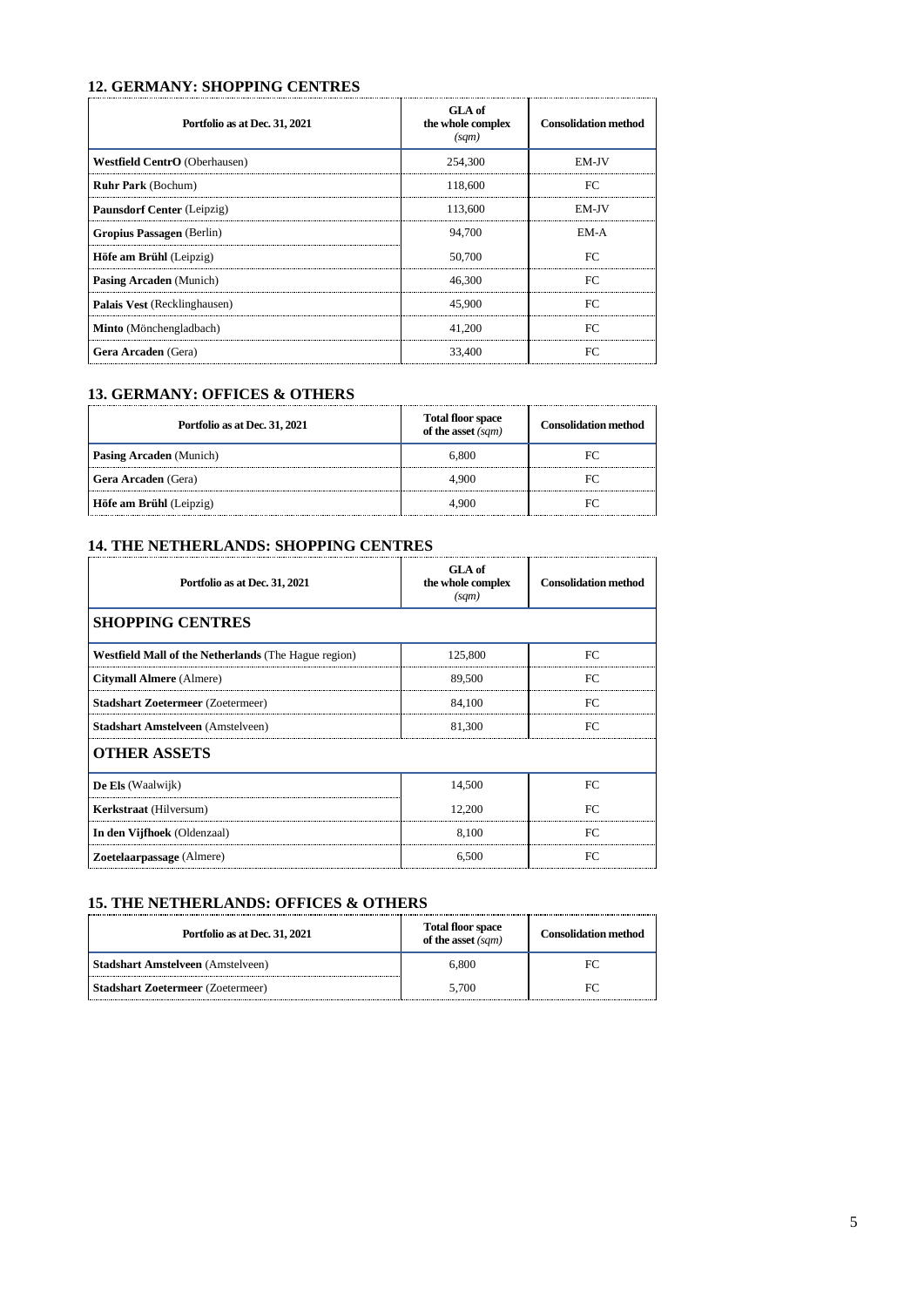# **16. UNITED STATES: SHOPPING CENTRES**

| Portfolio as at Dec. 31, 2021                              | <b>GLA</b> of<br>the whole complex<br>(sqm) | <b>Consolidation method</b> |
|------------------------------------------------------------|---------------------------------------------|-----------------------------|
| <b>FLAGSHIPS</b>                                           |                                             |                             |
| Westfield Topanga <sup>7</sup> (Los Angeles region)        | 202,000                                     | EM-JV                       |
| Westfield Garden State Plaza (New York region)             | 197,900                                     | EM-JV                       |
| <b>Westfield Valley Fair (San Francisco region)</b>        | 182,300                                     | EM-JV                       |
| Westfield Old Orchard (Chicago region)                     | 157,300                                     | FC.                         |
| <b>Westfield Southcenter (Seattle region)</b>              | 157,000                                     | EM-JV                       |
| <b>Westfield Century City (Los Angeles)</b>                | 125,100                                     | FC                          |
| Westfield Galleria at Roseville (San Francisco region)     | 113,000                                     | FC                          |
| <b>Westfield Mission Valley</b> <sup>8</sup> (San Diego)   | 113,000                                     | EM-JV                       |
| <b>Westfield UTC</b> (San Diego)                           | 110,500                                     | EM-JV                       |
| <b>Westfield San Francisco Centre (San Francisco)</b>      | 109,900                                     | FC & EM-JV                  |
| <b>Westfield Culver City</b> (Los Angeles region)          | 97,800                                      | EM-JV                       |
| <b>Westfield Montgomery</b> (Washington region)            | 94,800                                      | EM-JV                       |
| Westfield World Trade Center <sup>9</sup> (New York)       | 36,800                                      | FC                          |
| <b>REGIONALS</b>                                           |                                             |                             |
| <b>Westfield Wheaton</b> (Washington region)               | 140,100                                     | EM-JV                       |
| Westfield Annapolis (Washington region)                    | 135,400                                     | EM-JV                       |
| <b>Westfield Santa Anita</b> (Los Angeles region)          | 134,300                                     | EM-JV                       |
| <b>Westfield Trumbull</b> (New York region)                | 125,500                                     | FC                          |
| Westfield North County (San Diego region)                  | 116,100                                     | EM-JV                       |
| <b>Westfield Oakridge</b> (San Francisco region)           | 106.900                                     | EM-JV                       |
| <b>Westfield Brandon</b> (Tampa region)                    | 106,800                                     | FC                          |
| <b>Westfield Plaza Bonita</b> (San Diego region)           | 95,600                                      | EM-JV                       |
| <b>Westfield South Shore (New York region)</b>             | 94,400                                      | FC                          |
| <b>Westfield Valencia Town Center (Los Angeles region)</b> | 86,600                                      | EM-JV                       |
| <b>Westfield Fashion Square (Los Angeles region)</b>       | 80,500                                      | EM-JV                       |

## **17. UNITED STATES: OFFICES & OTHERS**

| Portfolio as at Dec. 31, 2021               | <b>Total floor space</b><br>of the asset $(sqm)$ | <b>Consolidation method</b> |
|---------------------------------------------|--------------------------------------------------|-----------------------------|
| <b>San Francisco Centre (San Francisco)</b> | 32.000                                           | $FC & EM-IV$                |
| <b>Wheaton</b> (Washington region)          | 18.700                                           | <b>EM-IV</b>                |
| <b>Old Orchard</b> (Chicago region)         | 7.600                                            |                             |
| <b>Ownesmouth</b> (Los Angeles region)      | 4 100                                            | FM-IV                       |
| <b>Corbin</b> (New York)                    | 3.700                                            |                             |

<sup>7</sup> Including "The Village". 8 Including Mission Valley West. 9 Including Fulton.